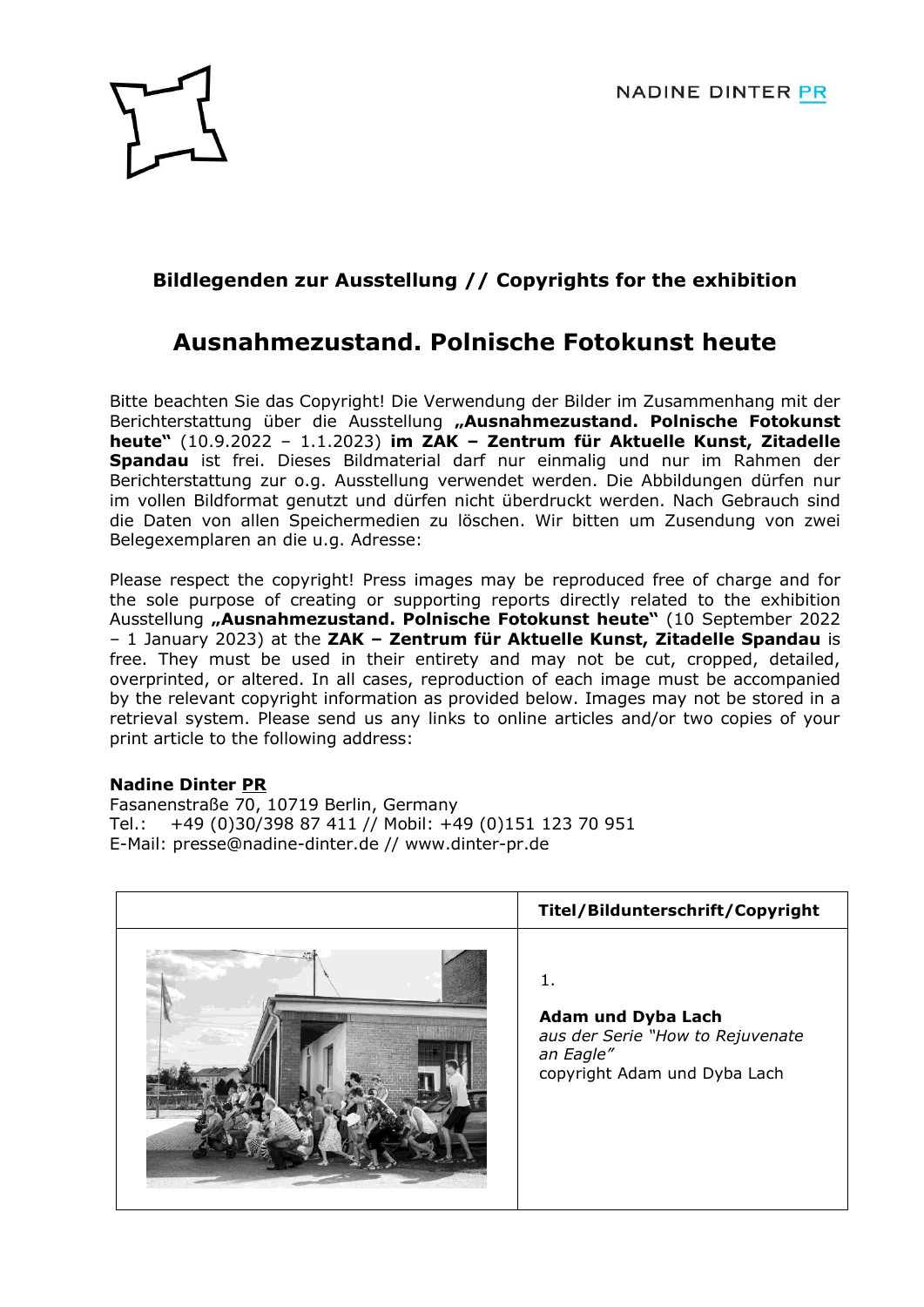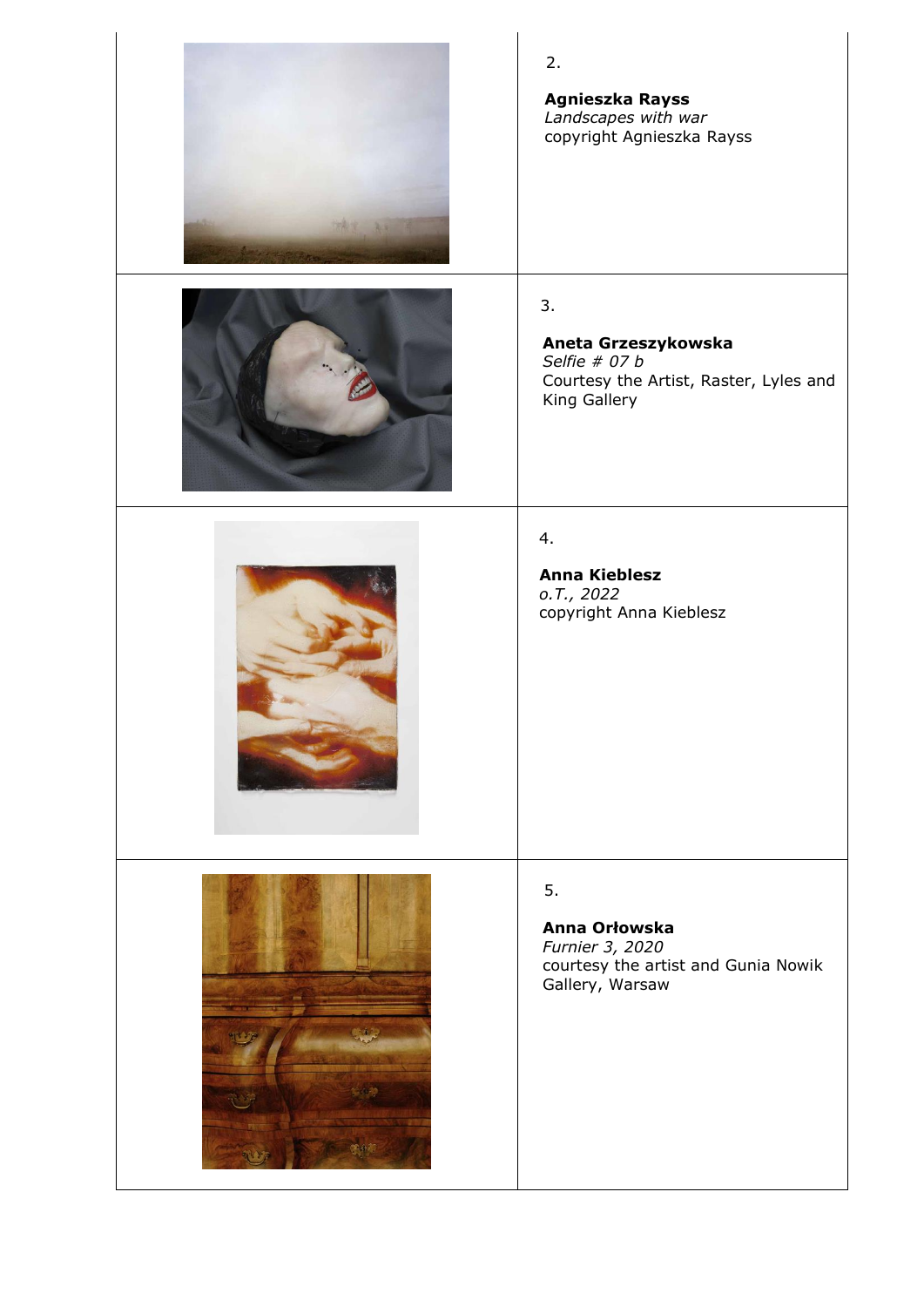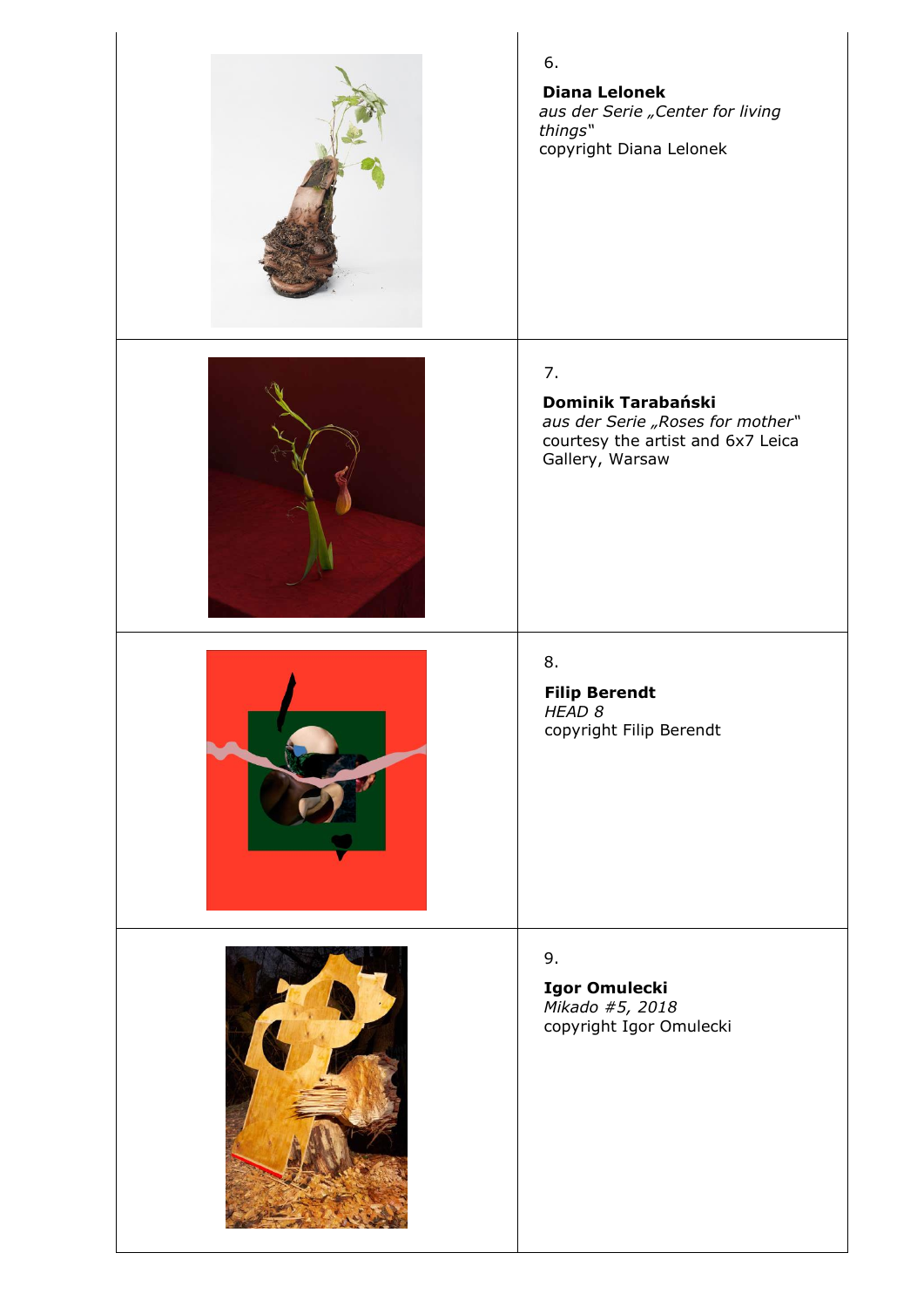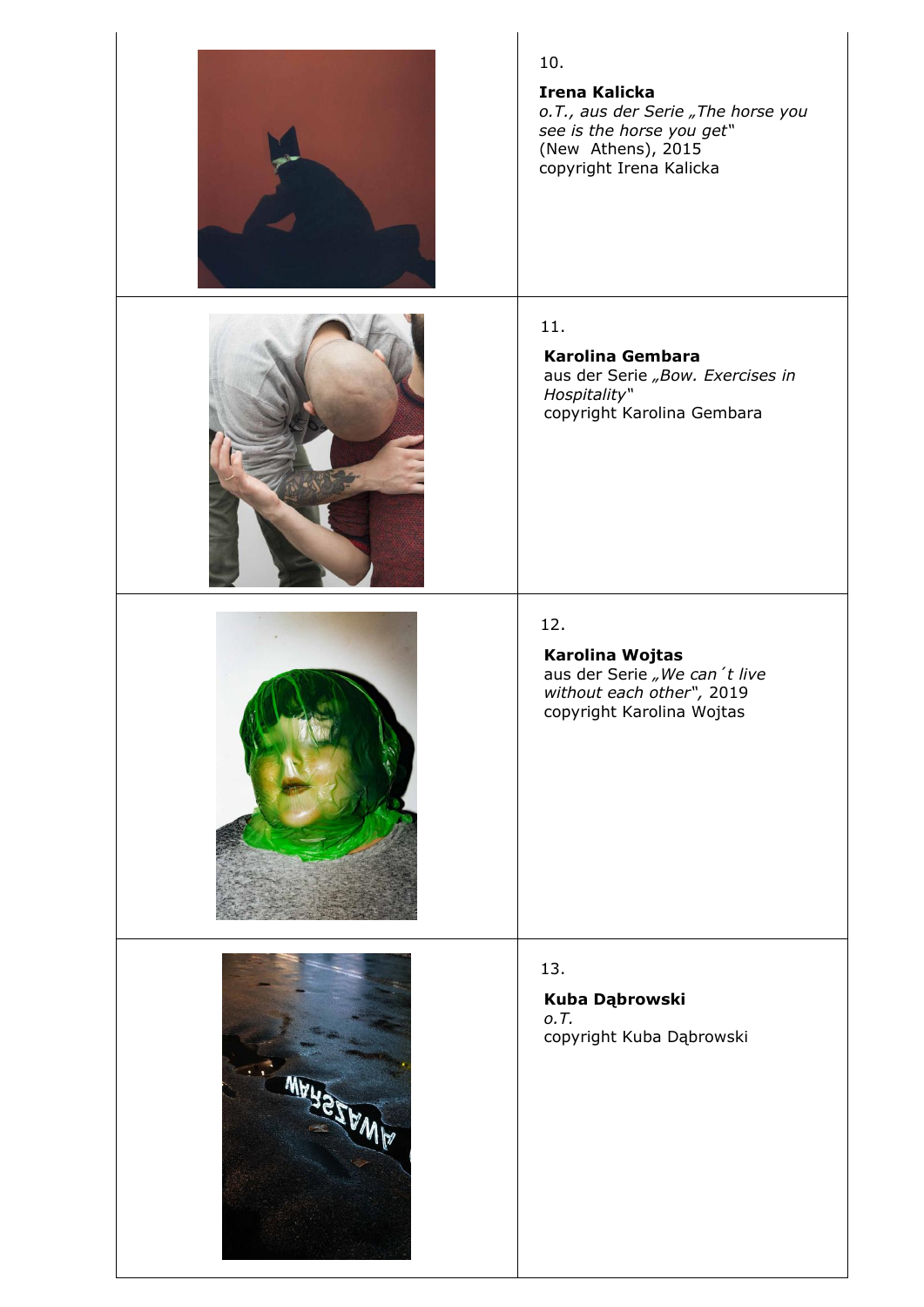| 14.<br>Łukasz Rusznica<br>o.T., from the series "Subterranean<br>River", 2016<br>copyright Łukasz Rusznica                                      |
|-------------------------------------------------------------------------------------------------------------------------------------------------|
| 15.<br>Łukasz Wierzbowski<br>0.7.<br>copyright Łukasz Wierzbowski                                                                               |
| 16.<br><b>Magda Hueckel</b><br>ADGA aus der Serie "Menady",<br>courtesy the artist and JEDNOSTKA<br>Gallery, Warsaw, copyright Magda<br>Hueckel |
| 17.<br><b>Michał Łuczak</b><br>Emil<br>aus der Serie Wydobycie, 2017<br>copyright Michał Łuczak                                                 |
| 18.<br><b>Michał Siarek</b><br>Elvegard #3, aus der Serie "Peak of<br>eternal light", 2019<br>copyright Michał Siarek                           |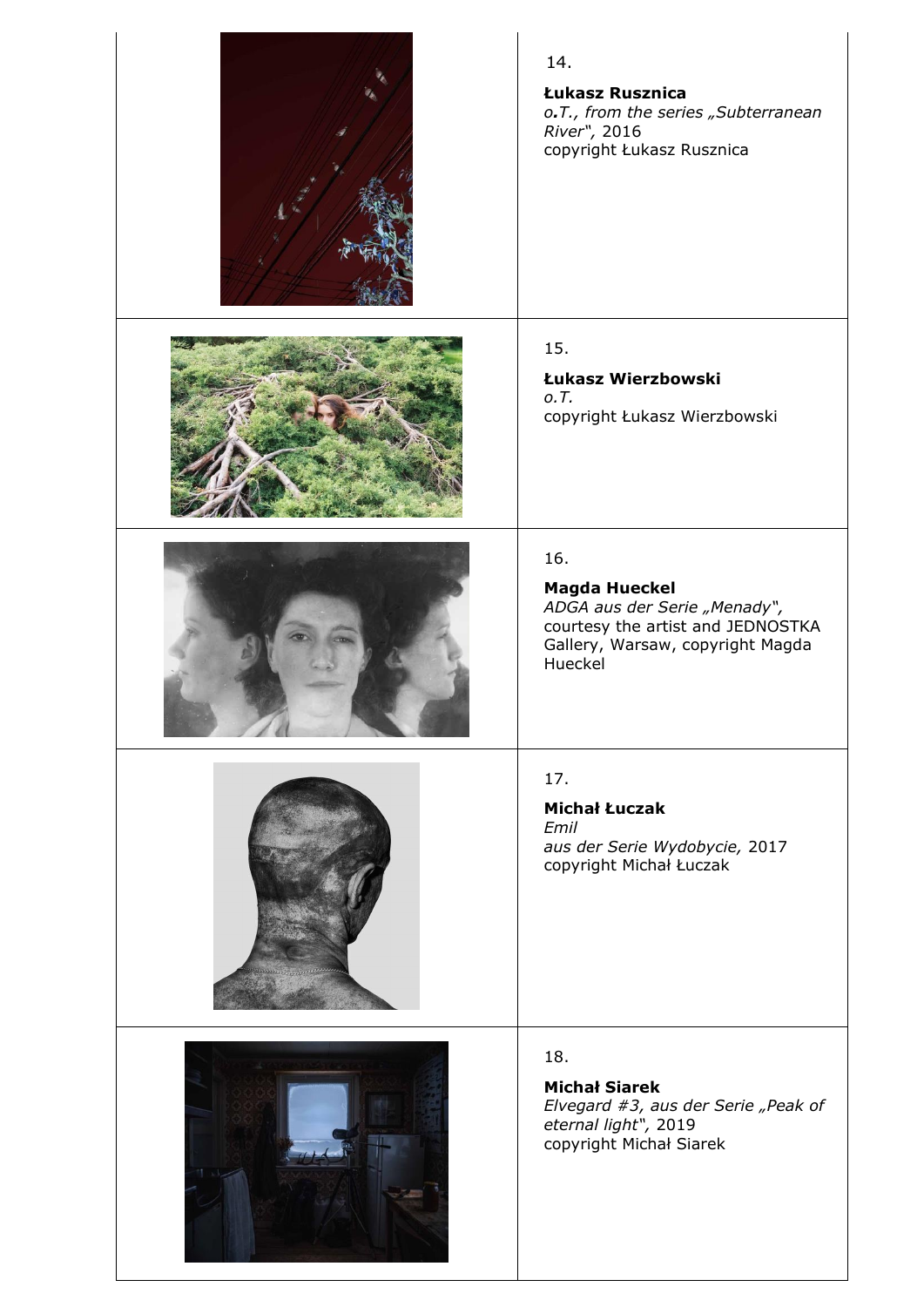|                                                       | 19.<br><b>Michał Szlaga</b><br>aus der Serie "Polska"<br>copyright Michał Szlaga                                                                |
|-------------------------------------------------------|-------------------------------------------------------------------------------------------------------------------------------------------------|
|                                                       | 20.<br><b>Pawel Jaszczuk</b><br>aus der Serie "¥€\$U\$"<br>courtesy the artist and 6x7 Leica<br>Gallery, Warsaw                                 |
|                                                       | 21.<br><b>Piotr Zbierski</b><br>Installation "Solid bars of all that is<br>left untold", Fotofestiwal in Lodz<br>2021, copyright Piotr Zbierski |
| <b>********************</b> *<br>-------------------- | 22.<br><b>Rafał Milach</b><br>aus der Serie Strajk, 2020-2021<br>courtesy the artist and Jednostka<br>Gallery, Warsaw                           |